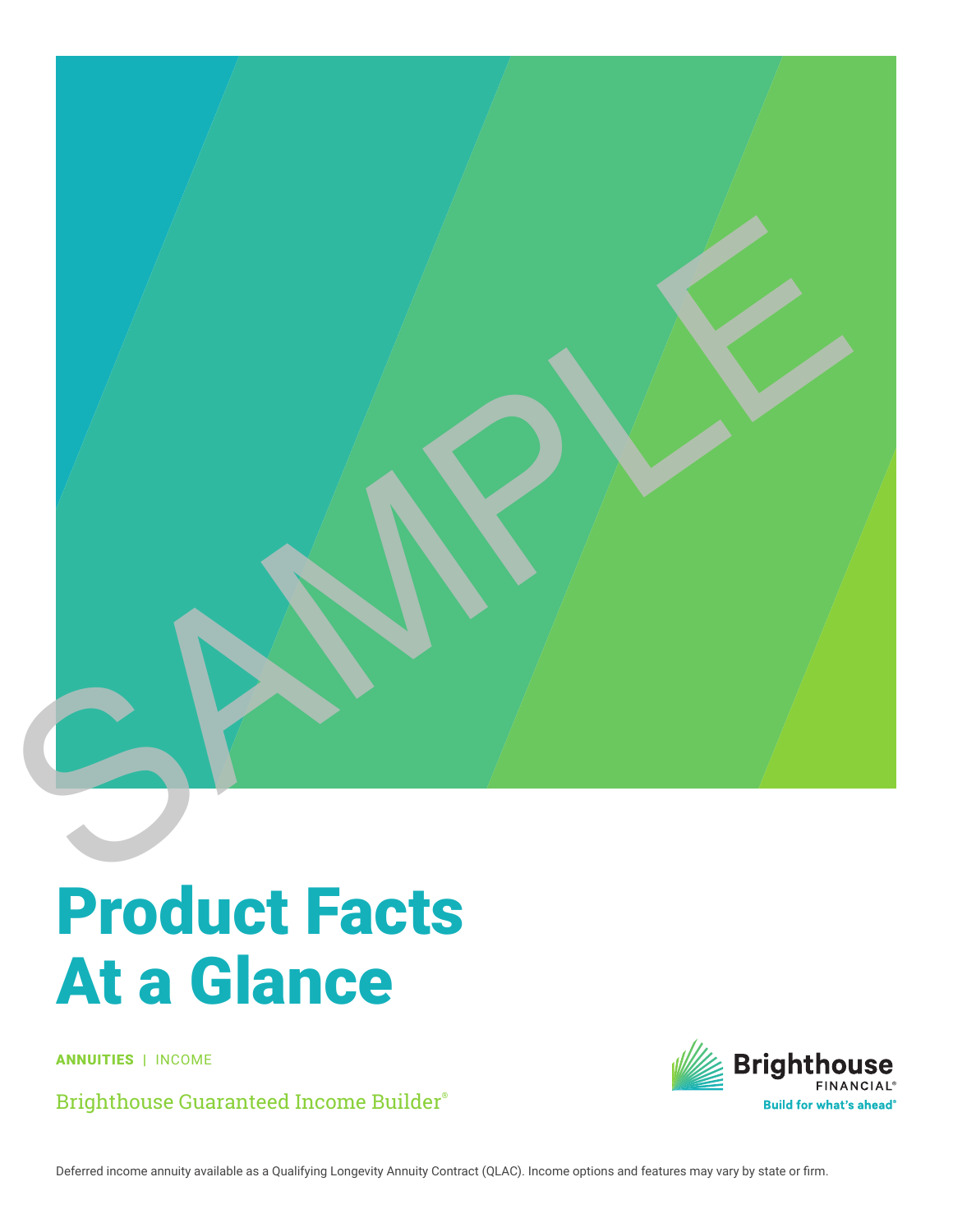## Consider adding reliable, pension-like income for more certainty.

When purchasing the Brighthouse Guaranteed Income Builder® deferred income annuity, receive future, guaranteed lifetime income that can be used to supplement other retirement income sources. This annuity can be purchased with a portion of retirement assets to provide a pension-like stream of lifetime income payments. Fund the annuity all at once or gradually over time. Below is a summary only. Please refer to the contract for complete details.

| <b>Terms to Know</b>                                 | Annuitant(s): The person(s) on whose life the contract is based. Any Joint Annuitant, if<br>applicable, must be the Annuitant's spouse.                                                                                                                                                                                                                                                                                                                                                                                                                |  |  |  |
|------------------------------------------------------|--------------------------------------------------------------------------------------------------------------------------------------------------------------------------------------------------------------------------------------------------------------------------------------------------------------------------------------------------------------------------------------------------------------------------------------------------------------------------------------------------------------------------------------------------------|--|--|--|
|                                                      | <b>Owner(s):</b> The person(s) who owns the contract and who will be receiving guaranteed<br>future income. The Owner must be the Annuitant unless the contract is owned by a Trust or<br>Custodian. Any Joint Owner must be the owner's spouse.                                                                                                                                                                                                                                                                                                       |  |  |  |
|                                                      | <b>Beneficiary (ies):</b> The person(s) designated to receive the remaining income payments or death<br>benefit, if any. The surviving Joint Annuitant, if applicable, will be deemed primary Beneficiary<br>over any stated Beneficiary.                                                                                                                                                                                                                                                                                                              |  |  |  |
| <b>Purchase Payments</b>                             | Minimum: Initial - \$2,500; Subsequent - \$500 (may be restricted)                                                                                                                                                                                                                                                                                                                                                                                                                                                                                     |  |  |  |
|                                                      | Maximum: \$1,000,000 (without prior company approval)                                                                                                                                                                                                                                                                                                                                                                                                                                                                                                  |  |  |  |
| <b>Issue Ages</b>                                    | Minimum Contract Issue Age: 35 years old, subject to maximum deferral period                                                                                                                                                                                                                                                                                                                                                                                                                                                                           |  |  |  |
|                                                      | Maximum Contract Issue Age: 82 years old (non-qualified, QLAC IRA, and Roth IRA);<br>68 years old (other IRA) <sup>1</sup>                                                                                                                                                                                                                                                                                                                                                                                                                             |  |  |  |
| <b>Income Start Date</b><br><b>Requirements</b>      | Minimum Deferral Period: 15 months (Anhuitant(s) must also be age 50 or older) from when<br>Brighthouse Financial <sup>®</sup> receives the application. Minimum start age for QLAC is 70 unless<br>otherwise limited by the minimum/maximum deferral period of the product.                                                                                                                                                                                                                                                                           |  |  |  |
|                                                      | Maximum Deferral Period: The earlier of 30 years from issue or oldest Annuitant's age,<br>dependent upon tax market:                                                                                                                                                                                                                                                                                                                                                                                                                                   |  |  |  |
|                                                      | . 85 for non-qualified, QLAC IRA, and Roth IRA<br>· 75 for other IRAs (70 if income option doesn't include a guarantee period or cash refund)                                                                                                                                                                                                                                                                                                                                                                                                          |  |  |  |
| <b>Charges and Fees</b>                              | None                                                                                                                                                                                                                                                                                                                                                                                                                                                                                                                                                   |  |  |  |
| <b>Increasing</b><br><b>Income Option</b>            | On each payment anniversary date, the previous year's income payment amount will increase<br>between 2% and 4% (in 1/2% increments), compounded annually. The initial lifetime income<br>payment will be lower with this option than without it, but will increase each year thereafter by<br>the percentage selected (2%, 3%, or 4%). <sup>2</sup>                                                                                                                                                                                                    |  |  |  |
| <b>Change of Income</b><br><b>Start Date Feature</b> | If needs change, the income start date can be moved up to two times by a maximum of five<br>years in either direction. If choosing to wait a little longer, plan for more income per year. If<br>deciding to begin income payments earlier, expect less income. From the day purchased, the<br>income payments will be known. <sup>3</sup>                                                                                                                                                                                                             |  |  |  |
| <b>Flexible Income</b><br><b>Feature</b>             | This option allows for a portion of income payments to be taken earlier or later than the<br>original income start date. Divide the income into two segments, choosing how much<br>(10-90%) of income payments to take and when they'll be taken. Both start dates need to<br>be within the 10-year window (five years prior and five years after your original income start<br>date). This feature is only available with income options that include either a cash refund or a<br>guarantee period. Subject to Minimum and Maximum Deferral Periods. |  |  |  |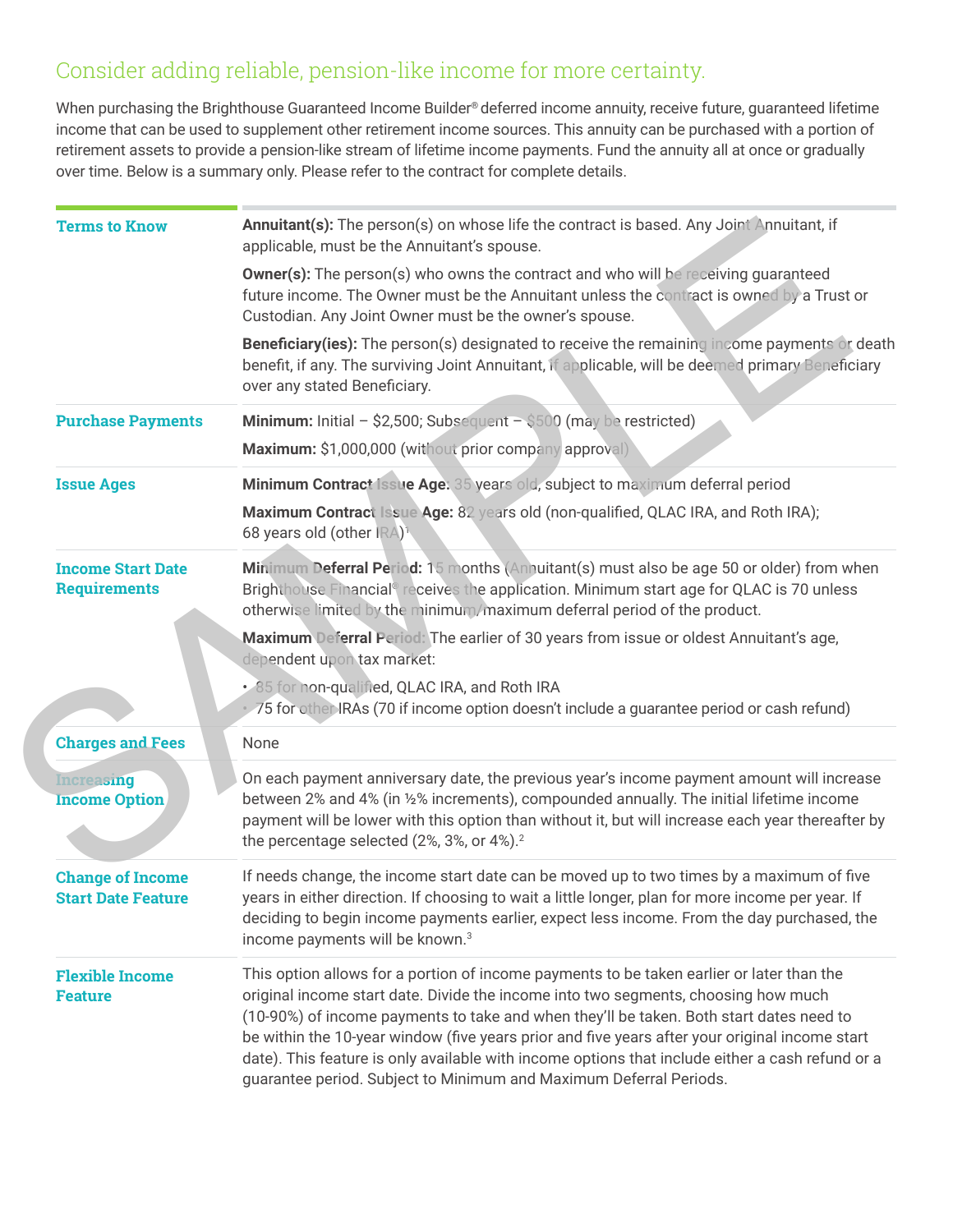| <b>Income Option</b>                                                               | <b>Payments</b>                                                                                                                                                                                                                                                                                                                                                                                                                                                                                                                                        | <b>Features</b>                                                                                                                                                   | <b>Death Benefit</b><br><b>Before Income</b><br><b>Payments Start</b> | <b>Payments After</b><br>Death of the<br><b>Annuitant(s)</b>                          |  |  |
|------------------------------------------------------------------------------------|--------------------------------------------------------------------------------------------------------------------------------------------------------------------------------------------------------------------------------------------------------------------------------------------------------------------------------------------------------------------------------------------------------------------------------------------------------------------------------------------------------------------------------------------------------|-------------------------------------------------------------------------------------------------------------------------------------------------------------------|-----------------------------------------------------------------------|---------------------------------------------------------------------------------------|--|--|
| Lifetime Income -<br>for 1 or 2 lives <sup>4</sup>                                 | Provides the highest income<br>payment amount for one person<br>or a married couple. Once the first<br>Annuitant dies, payments end.                                                                                                                                                                                                                                                                                                                                                                                                                   | Increasing Income<br>Option <sup>7</sup>                                                                                                                          | No death benefit                                                      | No income<br>payments<br>after death                                                  |  |  |
| <b>Lifetime</b><br>Income with<br>Cash Refund -<br>for 1 or 2 lives                | Provides lifetime income<br>payments for one person or a<br>married couple, and guarantees<br>that Beneficiary(ies) will receive at<br>least what is put into the annuity.<br>Because this income option<br>provides a guarantee that total<br>income payments received will at<br>least equal the purchase payment,<br>the income payment may be<br>lower than other available income<br>options.                                                                                                                                                     | Cash Out Option <sup>8</sup><br>Change of Income Start<br>Date Feature <sup>9</sup><br><b>Flexible Income Feature</b><br>Increasing Income<br>Option <sup>7</sup> | Return of purchase<br>payments                                        | Return of<br>purchase<br>payments, less<br>any income<br>payments<br>already received |  |  |
| <b>Lifetime Income</b><br>with Guarantee<br>Period - for 1 or<br>$2$ lives $4,5,6$ | Provides lifetime income<br>payments for one person or a<br>married couple, and includes a<br>period of time (5-30 years) in<br>which payments are guaranteed<br>Generally, the longer the<br>guarantee period, the lower<br>the income payments.                                                                                                                                                                                                                                                                                                      | Cash Out Option <sup>8</sup><br>Change of Income Start<br>Date Feature <sup>9</sup><br><b>Flexible Income Feature</b><br>Increasing Income<br>Option <sup>7</sup> | Return of purchase<br>payments                                        | Remaining<br>income<br>payments to be<br>paid within the<br>guarantee period          |  |  |
| <b>Cash Out Option</b>                                                             | The Guaranteed Income Builder annuity contract can be canceled within 30 days of a contract<br>anniversary and all or a percentage of each purchase payment can be received back through the<br>Cash Out Option. This is an optional feature that must be elected at contract issue, and can be<br>exercised before income payments begin, if needs change. <sup>10</sup> The amount received will depend on the<br>period of time that has elapsed since each purchase payment was received by Brighthouse Financial,<br>as shown in the table below: |                                                                                                                                                                   |                                                                       |                                                                                       |  |  |
|                                                                                    | <b>Completed Contract Years</b>                                                                                                                                                                                                                                                                                                                                                                                                                                                                                                                        | з<br>2                                                                                                                                                            | 7 and thereafter                                                      |                                                                                       |  |  |
|                                                                                    | Percentage of each purchase 92% 93% 94% 95% 96% 97%<br>payment available                                                                                                                                                                                                                                                                                                                                                                                                                                                                               |                                                                                                                                                                   | 100%                                                                  |                                                                                       |  |  |
| Qualifying<br><b>Longevity</b><br><b>Annuity Contract</b><br>(QLAC)                | Guaranteed Income Builder is available as a QLAC. Amounts in a QLAC are generally excluded<br>from required minimum distributions (RMDs) until income payments begin. The income start date<br>cannot be later than your 85th birthday. A QLAC does not make available any Cash Out Option, cash<br>surrender right, or other similar feature.                                                                                                                                                                                                         |                                                                                                                                                                   |                                                                       |                                                                                       |  |  |
|                                                                                    | Maximum Purchase Payment: The lesser of \$135,000 (subject to cost of life adjustments by the IRS),<br>less previous purchase payments to any QLAC; or 25% of market value of the owner's IRAs (excluding<br>Roth IRAs) as of the end of the previous calendar year, less previous purchase payments to any QLAC IRA.                                                                                                                                                                                                                                  |                                                                                                                                                                   |                                                                       |                                                                                       |  |  |

For more information on how **Brighthouse Guaranteed Income Builder** might fit into future financial plans, visit **brighthousefinancial.com** or contact your financial professional.